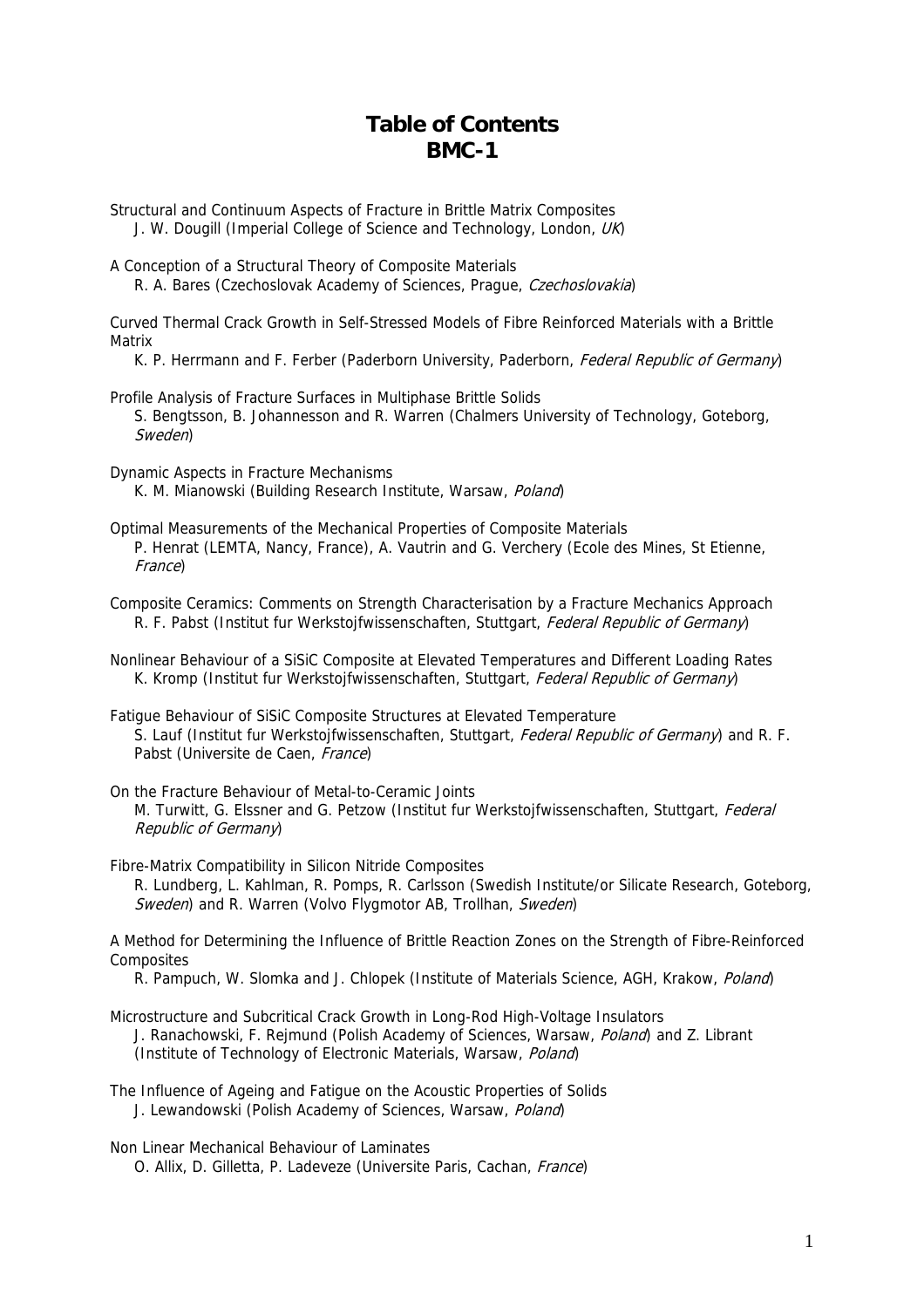- Structure and Fracture in Polymer Concretes: Some Phenomenological Approaches L. Czarnecki (Warsaw Technical University, Warsaw, *Poland*) and V. Lach (Technical University, Brno, Czechoslovakia)
- Fracture Mechanics Behaviour of Glass Cloth/Epoxy Composites A. Laksimi and C. Bathias (Universite de Technologie de Compiegne, France)
- A Numerical Analysis of Singular Stress Fields at the Free Edge of Layered Composites L. Anquez (Office National d'Etudes et de Recherches Aerospatiales, Chatillon, France)
- The Influence of Cure Conditions on the Fracture of Non-Reinforced Thermosetting Resins C. A. C. C. Rebelo (Universidade de Coimbra, *Portugal*), A. T. Marques and P. M. S. T. de Castro (Universidade do Porto, Portugal)
- Relationships between Crack Formation and Energy Changes in Concrete V. Weiss (Czech Technical University, *Czechoslovakia*) and L. Czarnecki (Warsaw Technical University, Poland
- Smeared Crack Model for Concrete Using an Endochronic Material Model I. Bojtar (Technical University Budapest, Budapest, Hungary)
- Energy Absorption of Steel Fibre Reinforced Concrete as a Function of Its Structure. A. Burakiewicz (Polish Academy of Sciences, Warsaw, Poland)
- Experimental Investigations into the Damage of Cement Concrete with Natural Aggregates S. Chhuy (Laboratoire Regional de I'Est Parisien a Melun, France), G. Cannard (Laboratoire Regional de Lyon, *France*), J. L. Robert and P. acker (Laboratoire des Fonts et Chaussees, France)
- Studies of Fracture and the Crack Propagation in Concrete and Polymer Concrete M. Jaroniek and T. Niezgodzinski (Technical University of Lodz, Poland)
- On the Modelling of Fibre Pull-Out Forces in Composites A. Jarzebowski (Polish Academy of Sciences, Warsaw, Poland)
- Cracking of a Brittle Material under Pure Shear Deformation J. Jaworski (Polish Academy of Sciences, Warsaw, Poland)
- Influence of the Fibre Orientation on the Energy Absorption at Fracture of SFRC Specimens A. M. Brandt (Polish Academy of Sciences, Warsaw, Poland)
- Structural Variations in Steel Fibre Reinforced Concrete and Its Implications for Material Behaviour P. Stroeven (Delft University of Technology, Delft, *The Netherlands*) and R. Babut (Institute of Fundamental Technological Research, Warsaw, Poland)
- Influence of Fibre Reinforcement on Plastic Shrinkage and Cracking P. A. Dahl (SINTEF Div. FCB, Trondheim-Nth, Norway)
- A Damage Model for Concrete Reinforcement Bonds in Composite Concrete Structures J. L. Clement, J. Mazars (Universite Paris, Cachan, France) and A. Zaborski (Technical University of Cracow, Warsaw, Poland)
- Behaviour of the Fibre/Matrix Interface in SFRC during Loading J. Potrzebowski (Polish Academy of Sciences, Warsaw, Poland)
- Interfacial Mechanical Properties of Cement-Fibres Composites A. Cheik-Larbi, M. Andreani, D. Francois (Ecole Centrale des Arts et Manufacture de Paris, Chatenay Malabry, France) and F. Puccini (ETERNIT, France)